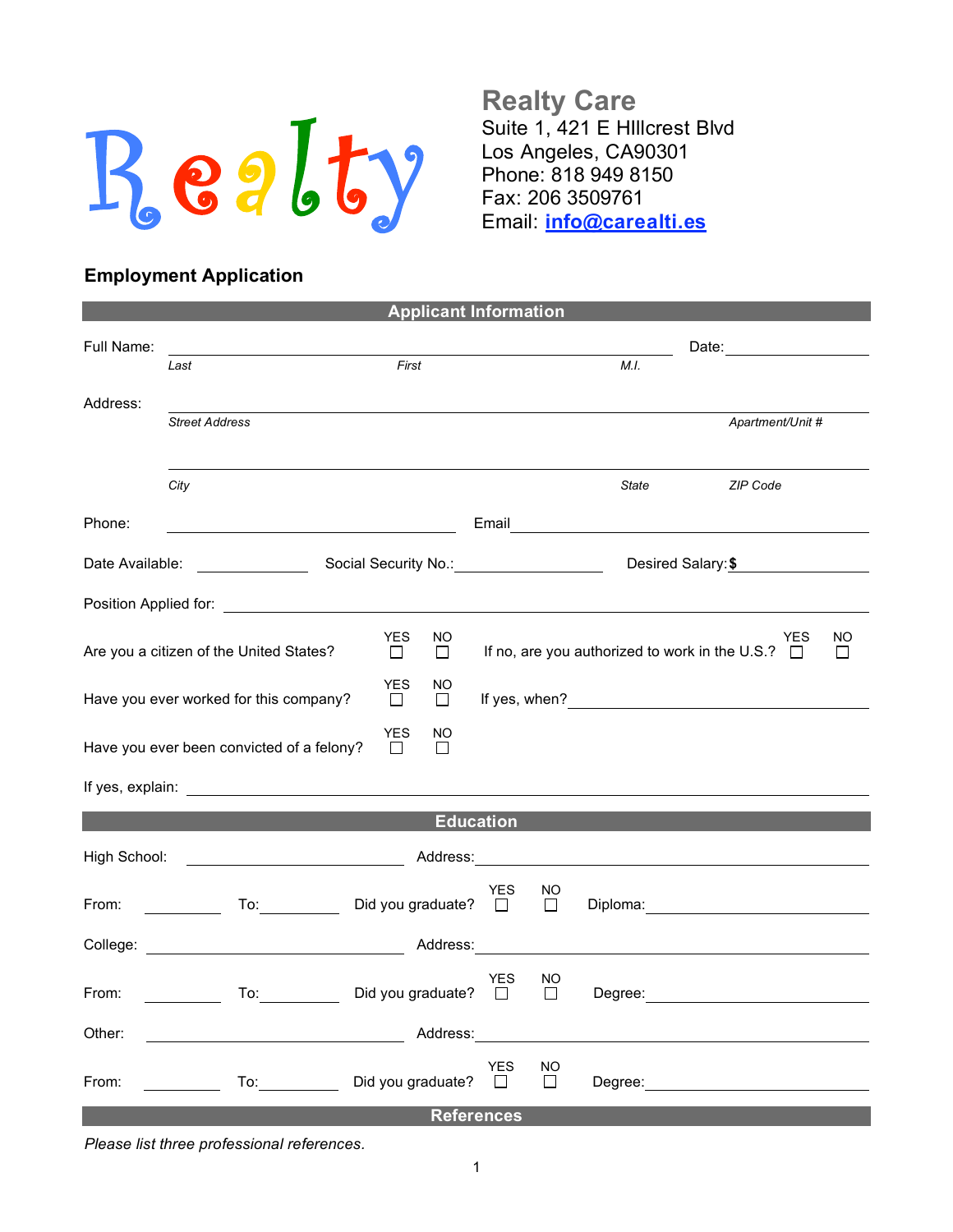| Full Name: |                                                                                                                                                                                                                               |                                              | Relationship: 2000                                                                                               |
|------------|-------------------------------------------------------------------------------------------------------------------------------------------------------------------------------------------------------------------------------|----------------------------------------------|------------------------------------------------------------------------------------------------------------------|
| Company:   |                                                                                                                                                                                                                               |                                              |                                                                                                                  |
| Address:   | and the control of the control of the control of the control of the control of the control of the control of the                                                                                                              |                                              |                                                                                                                  |
| Full Name: | <u> 1989 - Johann Stoff, deutscher Stoffen und der Stoffen und der Stoffen und der Stoffen und der Stoffen und der</u>                                                                                                        |                                              |                                                                                                                  |
| Company:   | <u> 1989 - Johann Stoff, deutscher Stoffen und der Stoffen und der Stoffen und der Stoffen und der Stoffen und der</u>                                                                                                        |                                              |                                                                                                                  |
| Address:   | and the control of the control of the control of the control of the control of the control of the control of the                                                                                                              |                                              |                                                                                                                  |
| Full Name: | <u> 1989 - Johann Stoff, amerikansk politiker (d. 1989)</u>                                                                                                                                                                   |                                              |                                                                                                                  |
| Company:   | <u> 1989 - Johann Stein, marwolaethau a bhann an t-Amhain ann an t-Amhain an t-Amhain an t-Amhain an t-Amhain an </u>                                                                                                         |                                              |                                                                                                                  |
| Address:   |                                                                                                                                                                                                                               |                                              |                                                                                                                  |
|            |                                                                                                                                                                                                                               | <b>Previous Employment</b>                   |                                                                                                                  |
| Company:   |                                                                                                                                                                                                                               |                                              |                                                                                                                  |
| Address:   |                                                                                                                                                                                                                               |                                              | Supervisor: _______________________                                                                              |
| Job Title: |                                                                                                                                                                                                                               | Starting Salary: \$                          | Ending Salary: \$                                                                                                |
|            |                                                                                                                                                                                                                               |                                              |                                                                                                                  |
| From:      |                                                                                                                                                                                                                               |                                              | Reason for Leaving: 1997                                                                                         |
|            | May we contact your previous supervisor for a reference?                                                                                                                                                                      | <b>YES</b><br><b>NO</b><br>$\Box$<br>П       |                                                                                                                  |
|            |                                                                                                                                                                                                                               |                                              |                                                                                                                  |
| Company:   |                                                                                                                                                                                                                               |                                              |                                                                                                                  |
| Address:   | <u> 1989 - Johann Stoff, amerikansk politiker (d. 1989)</u>                                                                                                                                                                   |                                              | Supervisor: Victor Control of Control Control Control Control Control Control Control Control Control Control Co |
| Job Title: | Starting Salary: \$                                                                                                                                                                                                           |                                              | Ending Salary: \$                                                                                                |
|            |                                                                                                                                                                                                                               |                                              |                                                                                                                  |
| From:      |                                                                                                                                                                                                                               |                                              |                                                                                                                  |
|            | May we contact your previous supervisor for a reference?                                                                                                                                                                      | <b>YES</b><br><b>NO</b><br>$\Box$<br>$\perp$ |                                                                                                                  |
|            |                                                                                                                                                                                                                               |                                              |                                                                                                                  |
| Company:   | <u> 1989 - Johann Barnett, fransk politiker (d. 1989)</u>                                                                                                                                                                     |                                              |                                                                                                                  |
| Address:   | <u> 1989 - Johann Stoff, deutscher Stoffen und der Stoffen und der Stoffen und der Stoffen und der Stoffen und der</u>                                                                                                        |                                              | Supervisor: 2000                                                                                                 |
| Job Title: | Starting Salary: \$                                                                                                                                                                                                           | Ending Salary: \$                            |                                                                                                                  |
|            | Responsibilities: Les and the contract of the contract of the contract of the contract of the contract of the contract of the contract of the contract of the contract of the contract of the contract of the contract of the |                                              |                                                                                                                  |
| From:      | To:                                                                                                                                                                                                                           |                                              |                                                                                                                  |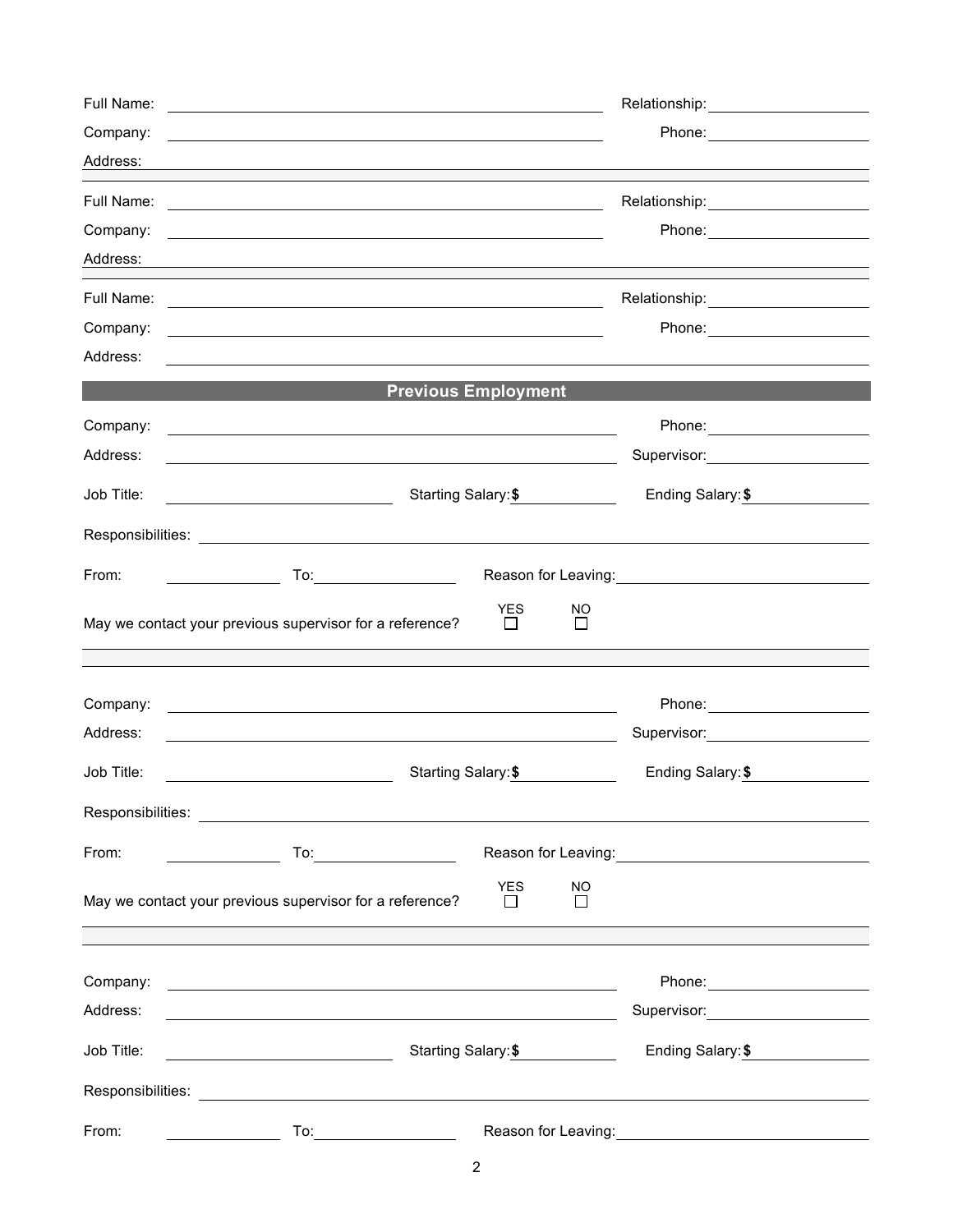|                                                                                                                                                                                                                                                                                                                                                                                                                                                | May we contact your previous supervisor for a reference?            | <b>YES</b>              | NO.<br>l 1            |                                                                                                                                                                                                                                        |
|------------------------------------------------------------------------------------------------------------------------------------------------------------------------------------------------------------------------------------------------------------------------------------------------------------------------------------------------------------------------------------------------------------------------------------------------|---------------------------------------------------------------------|-------------------------|-----------------------|----------------------------------------------------------------------------------------------------------------------------------------------------------------------------------------------------------------------------------------|
|                                                                                                                                                                                                                                                                                                                                                                                                                                                |                                                                     | <b>Certifications</b>   |                       |                                                                                                                                                                                                                                        |
| CPR / First Aid                                                                                                                                                                                                                                                                                                                                                                                                                                |                                                                     |                         |                       |                                                                                                                                                                                                                                        |
| CNA                                                                                                                                                                                                                                                                                                                                                                                                                                            |                                                                     |                         |                       |                                                                                                                                                                                                                                        |
| l I lvn                                                                                                                                                                                                                                                                                                                                                                                                                                        |                                                                     |                         |                       |                                                                                                                                                                                                                                        |
| <b>RN</b>                                                                                                                                                                                                                                                                                                                                                                                                                                      |                                                                     |                         |                       |                                                                                                                                                                                                                                        |
| <b>TB Test</b>                                                                                                                                                                                                                                                                                                                                                                                                                                 |                                                                     |                         |                       |                                                                                                                                                                                                                                        |
| Live Scan                                                                                                                                                                                                                                                                                                                                                                                                                                      |                                                                     |                         |                       |                                                                                                                                                                                                                                        |
| other<br>$\mathsf{L}$                                                                                                                                                                                                                                                                                                                                                                                                                          |                                                                     |                         |                       |                                                                                                                                                                                                                                        |
|                                                                                                                                                                                                                                                                                                                                                                                                                                                | Please attach or fax copies of any certifications you have checked. |                         |                       |                                                                                                                                                                                                                                        |
|                                                                                                                                                                                                                                                                                                                                                                                                                                                |                                                                     | <b>Military Service</b> |                       |                                                                                                                                                                                                                                        |
| Branch:                                                                                                                                                                                                                                                                                                                                                                                                                                        |                                                                     |                         |                       |                                                                                                                                                                                                                                        |
|                                                                                                                                                                                                                                                                                                                                                                                                                                                | <u> 1989 - Andrea Stadt Britain, amerikansk politiker (</u>         |                         | From: $\sqrt{2\pi r}$ |                                                                                                                                                                                                                                        |
|                                                                                                                                                                                                                                                                                                                                                                                                                                                | Rank at Discharge: <u>_________________________________</u>         |                         |                       | Type of Discharge:<br><u> Letter and the contract of the contract of the contract of the contract of the contract of the contract of the contract of the contract of the contract of the contract of the contract of the contract </u> |
|                                                                                                                                                                                                                                                                                                                                                                                                                                                |                                                                     |                         |                       |                                                                                                                                                                                                                                        |
| <b>Disclaimer and Signature</b><br>I certify that the answers given and the information provided by me in this application are true and complete.                                                                                                                                                                                                                                                                                              |                                                                     |                         |                       |                                                                                                                                                                                                                                        |
| I authorize Realty to make investigations and inquiries of my personal or employment history to arrive at an employment<br>decision. I hereby release employer, school, and/or any and all other persons from all liability in responding to inquiries<br>relating to my application or suitability for employment by Realty.                                                                                                                  |                                                                     |                         |                       |                                                                                                                                                                                                                                        |
| I understand and agree that false or misleading information given by me in my application, in any interviews, and/or in any<br>resume or other document provided by me in connection with my application for employment may result in denial of<br>employment or in discharge from employment.                                                                                                                                                 |                                                                     |                         |                       |                                                                                                                                                                                                                                        |
| If offered employment. I understand that such employment is at will, and may be terminated at any time, with or without<br>cause, upon notice, by me or Realty. I further understand that this paragraph constitutes the entire agreement between<br>Realty and me concerning the duration of my employment by Realty, and that this agreement cannot be modified in any<br>respect except in subsequent writing executed by me and by Realty. |                                                                     |                         |                       |                                                                                                                                                                                                                                        |
| I understand that if employed, I must at all times comply with Realty standards of work performance and business conduct.<br>Also, I understand that I am required to abide by all rules and regulations of Realty. Failure to do so may result in<br>disciplinary action up to and including termination.                                                                                                                                     |                                                                     |                         |                       |                                                                                                                                                                                                                                        |
| I understand that before offered employment, I will be required to show proof of authorization of the right to work in the<br>United States.                                                                                                                                                                                                                                                                                                   |                                                                     |                         |                       |                                                                                                                                                                                                                                        |
| I understand that my application for employment will be considered "active" for a period of 90 days from this date. To be<br>considered for employment after that time, I understand I must update the status of this application or reapply for<br>employment.                                                                                                                                                                                |                                                                     |                         |                       |                                                                                                                                                                                                                                        |
| I hereby acknowledge that I have read the above statements and understand them.                                                                                                                                                                                                                                                                                                                                                                |                                                                     |                         |                       |                                                                                                                                                                                                                                        |